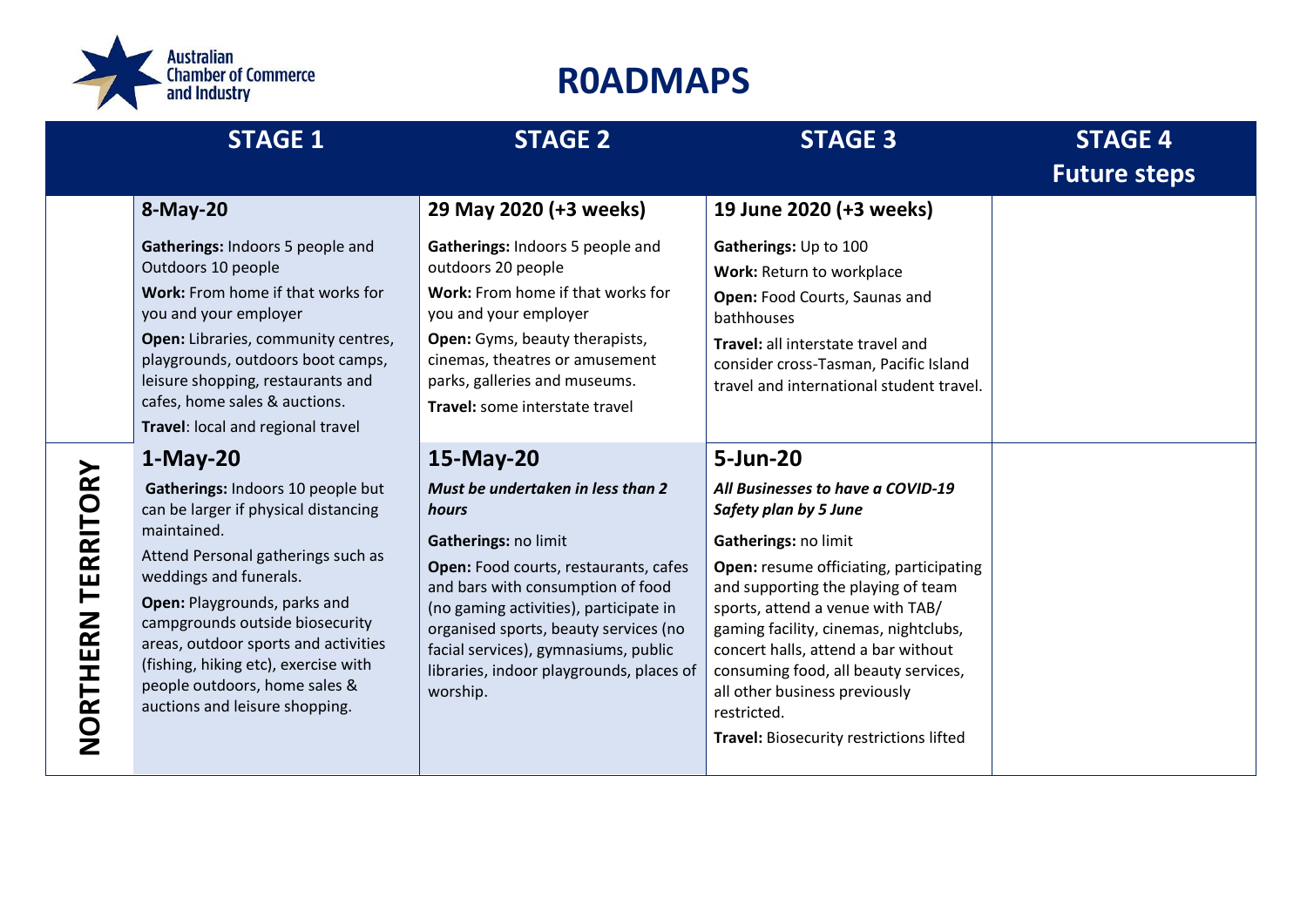

|                      | <b>STAGE 1</b>                                                                                                                                                                                                   | <b>STAGE 2</b>                                                                                                                                                                                                                                                                                                                                                                                                                                                                                                                                                                                                                                                                          | <b>STAGE 3</b>                                                                                                                                                                                                                                                                                                                                                                                                                                                                                                                                                                 | <b>STAGE 4</b>                                         |
|----------------------|------------------------------------------------------------------------------------------------------------------------------------------------------------------------------------------------------------------|-----------------------------------------------------------------------------------------------------------------------------------------------------------------------------------------------------------------------------------------------------------------------------------------------------------------------------------------------------------------------------------------------------------------------------------------------------------------------------------------------------------------------------------------------------------------------------------------------------------------------------------------------------------------------------------------|--------------------------------------------------------------------------------------------------------------------------------------------------------------------------------------------------------------------------------------------------------------------------------------------------------------------------------------------------------------------------------------------------------------------------------------------------------------------------------------------------------------------------------------------------------------------------------|--------------------------------------------------------|
|                      |                                                                                                                                                                                                                  |                                                                                                                                                                                                                                                                                                                                                                                                                                                                                                                                                                                                                                                                                         |                                                                                                                                                                                                                                                                                                                                                                                                                                                                                                                                                                                | <b>Future steps</b>                                    |
|                      | 27-Apr-20                                                                                                                                                                                                        | 18-May-20                                                                                                                                                                                                                                                                                                                                                                                                                                                                                                                                                                                                                                                                               | Around 4 weeks after<br>Step 2 (15 June 2020)                                                                                                                                                                                                                                                                                                                                                                                                                                                                                                                                  | <b>TBC</b><br><b>Travel: Border restriction lifted</b> |
| AUSTRALIA<br>WESTERN | Gatherings: Indoors and outdoors 10<br>people<br>Open: Outdoor personal training<br>without shared equipment, recreation<br>activities (picnics, fishing, boating etc),<br>home opens and display villages open. | Businesses across WA will need to<br>prepare a COVID Safety Plan before<br>they re-open.<br>Gatherings: Indoors and outdoors 20<br>people<br><b>Weddings and Funerals: 20 indoors</b><br>and 30 outdoors<br>Work: Return to work unless unwell or<br>vulnerable.<br>Open: Cafes and restaurants with<br>meal service including within pubs,<br>bars, clubs, hotels and casino; non-<br>contact sport up to 20 people,<br>outdoor or indoor fitness classes with<br>minimal shared equipment, public<br>pools open, places of worship<br>community facilities and libraries. 20<br>patrons at one time for all<br>establishments.<br>Travel: Some regional travel<br>restrictions eased. | <b>Details TBC</b><br>Gatherings: Increase to number of<br>people<br>Work: Return to work unless unwell or<br>vulnerable<br>Open: Restrictions relaxed for gyms,<br>health clubs and indoor sports<br>centres. Contact community sport<br>(indoor and outdoors). Beauty<br>Therapists and personal care services,<br>auction houses and real estate<br>auctions, public playgrounds, outdoor<br>gym equipment, skate parks, zoos,<br>cinemas, galleries, museums and<br>concert venues with gathering limits.<br>Travel: Further relaxation of regional<br>travel restrictions |                                                        |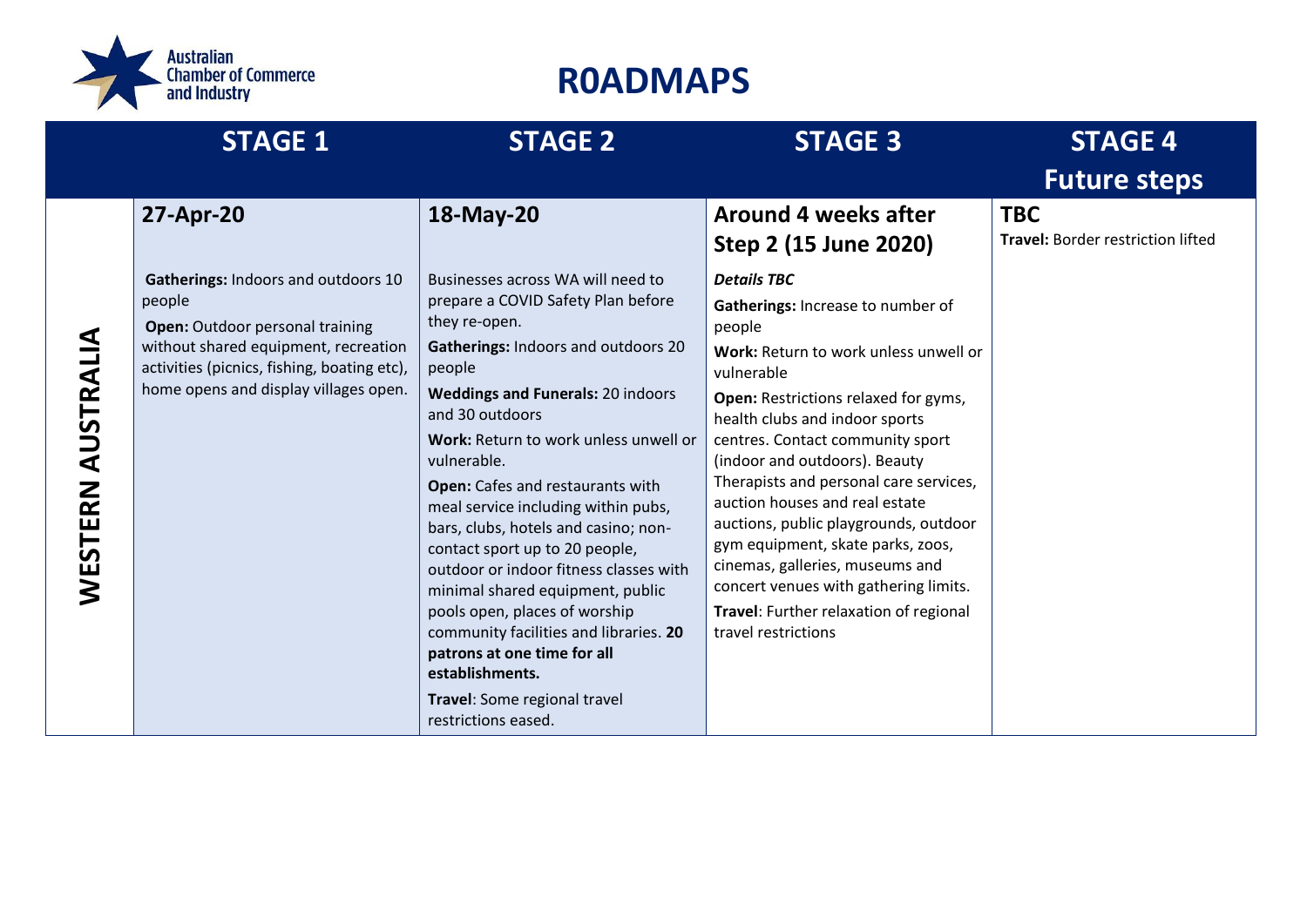

|                           | <b>STAGE 1</b>                                                                                                                                                                                                                                                                                                                                                                                                                                          | <b>STAGE 2</b>                                                                                                                                                                                                                                                                                                                                                                                                                                                                                                                                                                                                                                                                                                                                                                                                                                                                                                             | <b>STAGE 3</b> | <b>STAGE 4</b>                                                                                                                                                                                                                                                                                                                                   |
|---------------------------|---------------------------------------------------------------------------------------------------------------------------------------------------------------------------------------------------------------------------------------------------------------------------------------------------------------------------------------------------------------------------------------------------------------------------------------------------------|----------------------------------------------------------------------------------------------------------------------------------------------------------------------------------------------------------------------------------------------------------------------------------------------------------------------------------------------------------------------------------------------------------------------------------------------------------------------------------------------------------------------------------------------------------------------------------------------------------------------------------------------------------------------------------------------------------------------------------------------------------------------------------------------------------------------------------------------------------------------------------------------------------------------------|----------------|--------------------------------------------------------------------------------------------------------------------------------------------------------------------------------------------------------------------------------------------------------------------------------------------------------------------------------------------------|
|                           |                                                                                                                                                                                                                                                                                                                                                                                                                                                         |                                                                                                                                                                                                                                                                                                                                                                                                                                                                                                                                                                                                                                                                                                                                                                                                                                                                                                                            |                | <b>Future steps</b>                                                                                                                                                                                                                                                                                                                              |
|                           | 11-May-20                                                                                                                                                                                                                                                                                                                                                                                                                                               | 1-Jun-20                                                                                                                                                                                                                                                                                                                                                                                                                                                                                                                                                                                                                                                                                                                                                                                                                                                                                                                   |                | <b>TBC</b>                                                                                                                                                                                                                                                                                                                                       |
| AUSTRALIA<br><b>SOUTH</b> | Gatherings: 10 Indoors and Outdoors<br><b>Funerals: 20 Indoors and 30 Outdoor</b><br><b>Open:</b> Outdoor dining for restaurants<br>and cafes, community, youth and RSL<br>halls, auctions and inspections, local<br>government libraries, outdoor sport<br>training, places of worship, pools<br>(limits apply) campground and<br>caravan parks.<br><b>Education: University and TAFE face-</b><br>to-face tutorials<br><b>Travel: Regional Travel</b> | Gatherings: 20 Indoors and Outdoors,<br>Funerals: 50 people<br>Open: Cinemas and theatres, seated<br>dining, galleries and museums, non-<br>therapeutic beauty services (nails,<br>tattoo, massage), driving instructor<br>lessons, gyms and outdoor fitness,<br>sport transition to competition<br>without spectators (including indoor)<br>Those venues, along with pubs, bars,<br>restaurants and cafes, will be able to<br>admit up to 80 patrons, provided they<br>can contain them to groups of 20 in<br>discrete rooms or areas within the<br>business.<br>Pubs will be able to serve alcohol<br>without food but only to seated<br>patrons.<br>Rules allowing one person per four<br>square metres, and 1.5-metre social<br>distancing, will remain in place.<br>Up to 50 mourners will be allowed at<br>funerals, while businesses will be<br>required to complete COVID-19 plans<br>and produce them on request. |                | <b>Gatherings: Larger</b><br>Open: Licensed pubs and bars<br>(non-food), nightclubs,<br>shisha/hookah bars, international<br>students returning, casino and<br>gaming venues, stadiums and<br>larger entertainment venues, food<br>courts, spas and saunas<br><b>Travel: State Border restrictions</b><br>and travel to protected<br>communities |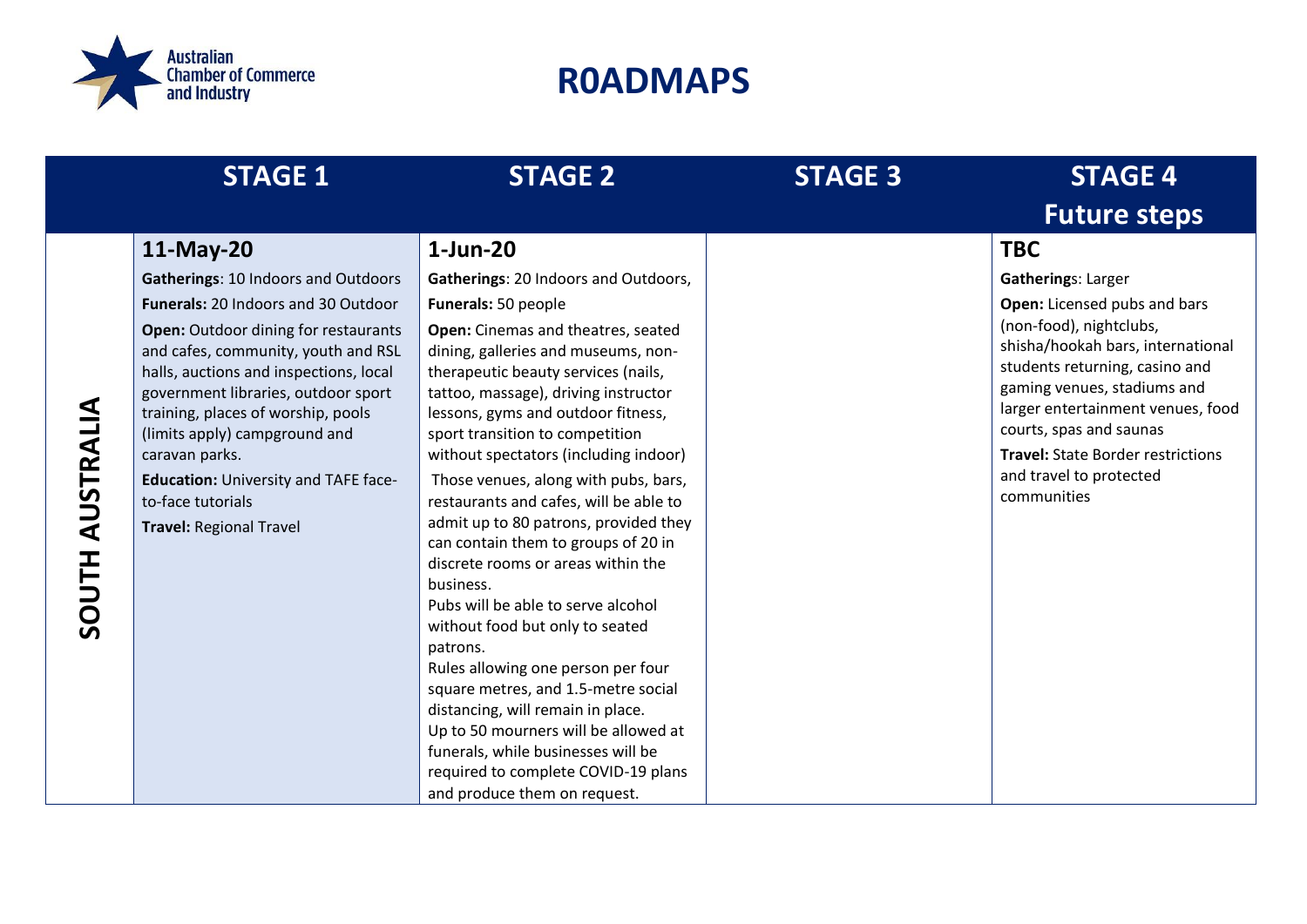

|          | <b>STAGE 1</b>                                                                                                                                                                                                                                                                                                                                                                                                                                                                                                                                                                                                                                                                                                                                                        | <b>STAGE 2</b>                                                                                                                                                                                                                                                                                                                                                                                                                                                                                                                                | <b>STAGE 3</b>                                                                                                                                                                                                                                                                                                                                                                                                                 | <b>STAGE 4</b>      |
|----------|-----------------------------------------------------------------------------------------------------------------------------------------------------------------------------------------------------------------------------------------------------------------------------------------------------------------------------------------------------------------------------------------------------------------------------------------------------------------------------------------------------------------------------------------------------------------------------------------------------------------------------------------------------------------------------------------------------------------------------------------------------------------------|-----------------------------------------------------------------------------------------------------------------------------------------------------------------------------------------------------------------------------------------------------------------------------------------------------------------------------------------------------------------------------------------------------------------------------------------------------------------------------------------------------------------------------------------------|--------------------------------------------------------------------------------------------------------------------------------------------------------------------------------------------------------------------------------------------------------------------------------------------------------------------------------------------------------------------------------------------------------------------------------|---------------------|
|          |                                                                                                                                                                                                                                                                                                                                                                                                                                                                                                                                                                                                                                                                                                                                                                       |                                                                                                                                                                                                                                                                                                                                                                                                                                                                                                                                               |                                                                                                                                                                                                                                                                                                                                                                                                                                | <b>Future steps</b> |
|          | 11-May-20                                                                                                                                                                                                                                                                                                                                                                                                                                                                                                                                                                                                                                                                                                                                                             | 15-Jun-20                                                                                                                                                                                                                                                                                                                                                                                                                                                                                                                                     | 13-Jul-20                                                                                                                                                                                                                                                                                                                                                                                                                      |                     |
| TASMANIA | <b>Funerals: 20 Indoors and Outdoors</b><br>Open: Aged Care Visits (1 time per<br>week, no more than 2 visitors),<br>National Parks and reserves (for<br>residents within 30 km of home).<br><b>Education: TasTAFE campuses and</b><br>training facilities open for small<br>groups only for practical sessions.<br>18-May-20<br>Gatherings: on purpose visits to<br>households capped at 5<br><b>Weddings, Real Estate and Religious</b><br>purposes: 10 people for Indoors and<br><b>Outdoors</b><br>Funerals: 30 people<br><b>Open: Restaurants and cafes</b><br>(including pubs, clubs, hotels and<br>RSLs), community and local gov<br>facilities, libraries, park exercise<br>equipment, playgrounds, pools, boot<br>camps. All open for 10 people at a<br>time | Gatherings: 20 Indoors and Outdoors,<br>applies to establishments/ gatherings<br>that were allowed to open in stage 1.<br>Visitors in Households to be reviewed.<br>Funerals: up to 50 people<br><b>Open:</b> Accommodation (unlimited<br>people), camping, overnight boating<br>and shacks.<br>To resume with up to 20 people: open<br>homes and auctions resume, gyms<br>and boot camps beauty services, park<br>exercise equipment, playgrounds,<br>outdoor community sport, indoor<br>sport and creation incl. pools but no<br>spectators | Gatherings: 50-100 both Indoors and<br>Outdoors<br>Open: Aged care homes allowed 5<br>visitors and multiple visits, markets,<br>spas and bathhouses, outdoor<br>community sport to resume (numbers<br>tbc), indoor sport and recreation incl.<br>pools (numbers tbc)<br>Consider opening: Bars, night clubs<br>and casinos/ gaming, food courts,<br>food vans<br>Education: day trips and camping for<br>school groups allowed |                     |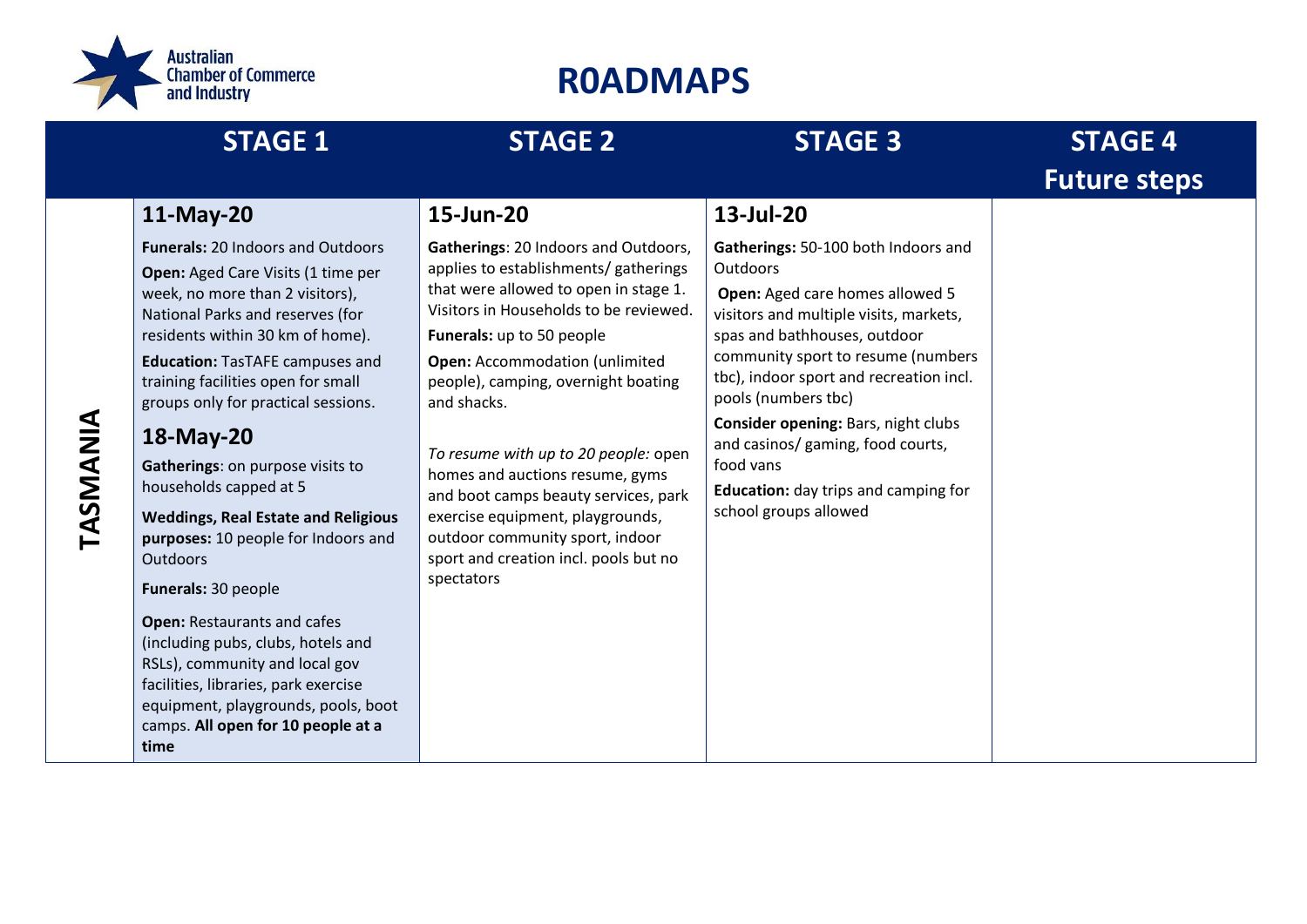

|                     | <b>STAGE 1</b>                                                                                                                                                                                                   | <b>STAGE 2</b> | <b>STAGE 3</b> | <b>STAGE 4 / Future</b><br>steps |
|---------------------|------------------------------------------------------------------------------------------------------------------------------------------------------------------------------------------------------------------|----------------|----------------|----------------------------------|
|                     | 25-May-20                                                                                                                                                                                                        |                |                |                                  |
| (Cont.)<br>TASMANIA | Education: Kindergarten to year 6<br>students return to school, year 11 and<br>12 students at extension schools and<br>colleges return to learning at school<br>Open: Aged care visits: 2 visitors once<br>a day |                |                |                                  |
|                     | 9-Jun-20                                                                                                                                                                                                         |                |                |                                  |
|                     | Education: Highschool students (7-10)<br>return to learning at school                                                                                                                                            |                |                |                                  |
|                     | 13-Jun-20                                                                                                                                                                                                        |                |                |                                  |
|                     | <b>Open: Racing resumes</b>                                                                                                                                                                                      |                |                |                                  |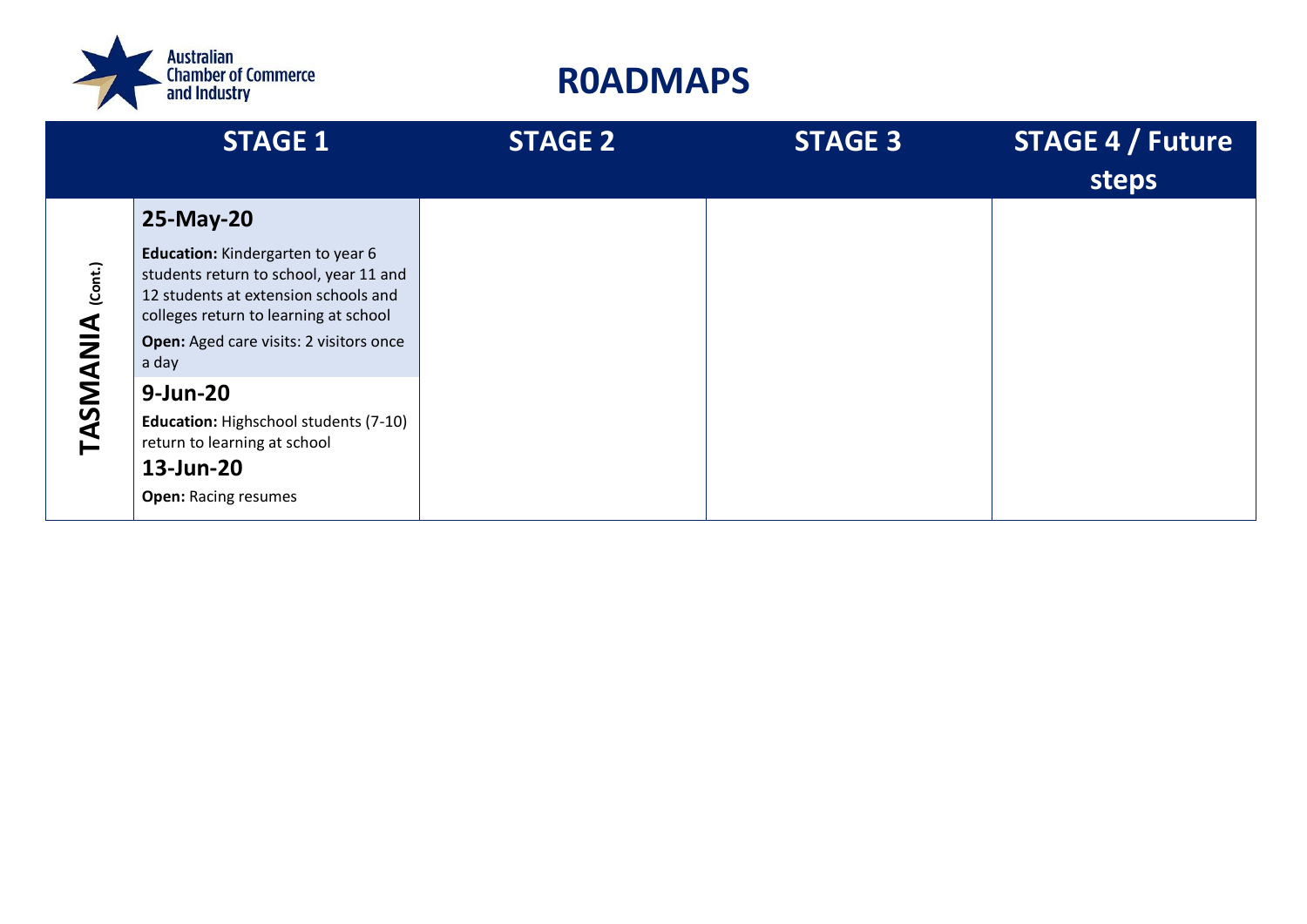

|            | <b>STAGE 1</b>                                                                                                                                                                                                                                                                                                                                                                                                                                                                                                                                                                                                                                                                                                                                                                                                                                                                                                                                    | <b>STAGE 2</b>                                                                                                                                                                                                                                                                                                                                                                                                                                                                                                                                                                                                                                                                                                                                                                                                                                                                        | <b>STAGE 3</b>                                                                                                                                                                                                                                                                   | <b>STAGE 4</b>      |
|------------|---------------------------------------------------------------------------------------------------------------------------------------------------------------------------------------------------------------------------------------------------------------------------------------------------------------------------------------------------------------------------------------------------------------------------------------------------------------------------------------------------------------------------------------------------------------------------------------------------------------------------------------------------------------------------------------------------------------------------------------------------------------------------------------------------------------------------------------------------------------------------------------------------------------------------------------------------|---------------------------------------------------------------------------------------------------------------------------------------------------------------------------------------------------------------------------------------------------------------------------------------------------------------------------------------------------------------------------------------------------------------------------------------------------------------------------------------------------------------------------------------------------------------------------------------------------------------------------------------------------------------------------------------------------------------------------------------------------------------------------------------------------------------------------------------------------------------------------------------|----------------------------------------------------------------------------------------------------------------------------------------------------------------------------------------------------------------------------------------------------------------------------------|---------------------|
|            |                                                                                                                                                                                                                                                                                                                                                                                                                                                                                                                                                                                                                                                                                                                                                                                                                                                                                                                                                   |                                                                                                                                                                                                                                                                                                                                                                                                                                                                                                                                                                                                                                                                                                                                                                                                                                                                                       |                                                                                                                                                                                                                                                                                  | <b>Future steps</b> |
|            | 15-May-20                                                                                                                                                                                                                                                                                                                                                                                                                                                                                                                                                                                                                                                                                                                                                                                                                                                                                                                                         | 12-Jun-20                                                                                                                                                                                                                                                                                                                                                                                                                                                                                                                                                                                                                                                                                                                                                                                                                                                                             | 10-Jul-20                                                                                                                                                                                                                                                                        |                     |
| QUEENSLAND | Gatherings: In households max 5<br>persons (can be from separate<br>households); Indoors and Outdoors 10<br>people; Funerals: 20 Indoors and 30<br>Outdoors<br>Open: Outdoor non-contact activity,<br>personal training, pools (indoor and<br>outdoor), public spaces and lagoons,<br>parks, playground equipment, skate<br>parks and outdoor gyms, libraries,<br>weddings, hiking and other<br>recreational activities in national<br>parks, places of worship and religious<br>ceremonies, retail shopping, dining in:<br>restaurants, cafes, pubs, registered<br>and licensed clubs, RSL clubs and<br>hotels - no bars or gaming, open<br>homes and auctions, beauty therapy<br>and nail salons. All only 10 people at<br>one time.<br>Travel: recreational travel (max<br>150kms from region) for day trips.<br>Biosecurity and border restrictions will<br>be reviewed.<br>hotels - no bars or gaming. Must be a<br>resident and show proof. | Gatherings: Up to 20 people indoors<br>and outdoors (incl. households).<br>Funerals max 50 persons.<br>Open: Non-contact indoor and<br>outdoor community sport, gyms,<br>health clubs, yoga studios, community<br>sports clubs, museums, art galleries,<br>historic sites, indoor cinemas, open<br>homes and auctions, outdoor<br>amusement parks, tourism<br>experiences, zoos, arcades, concert<br>venues, theatres, arenas, auditoriums,<br>stadiums, tanning salons, tattoo<br>parlours and spas, casinos and tourism<br>accommodation.<br>Travel: recreational travel, camping<br>and accommodation including caravan<br>parks (max 250kms within your<br>region). Note: School Holiday<br>campaign 'Drive in your Region'.<br>Biosecurity and border restrictions will<br>be reviewed.<br>All establishments opening in stage 1<br>can now hold up to 20 people at one<br>time. | Gatherings: 100 people (subject to<br>further review)<br>Open: Food courts, gaming and<br>gambling venues, nightclubs, non-<br>therapeutic massage parlours.<br>All establishments opening in stage 1<br>and 2 can now hold up to 100 people<br>at one time (subject to review). |                     |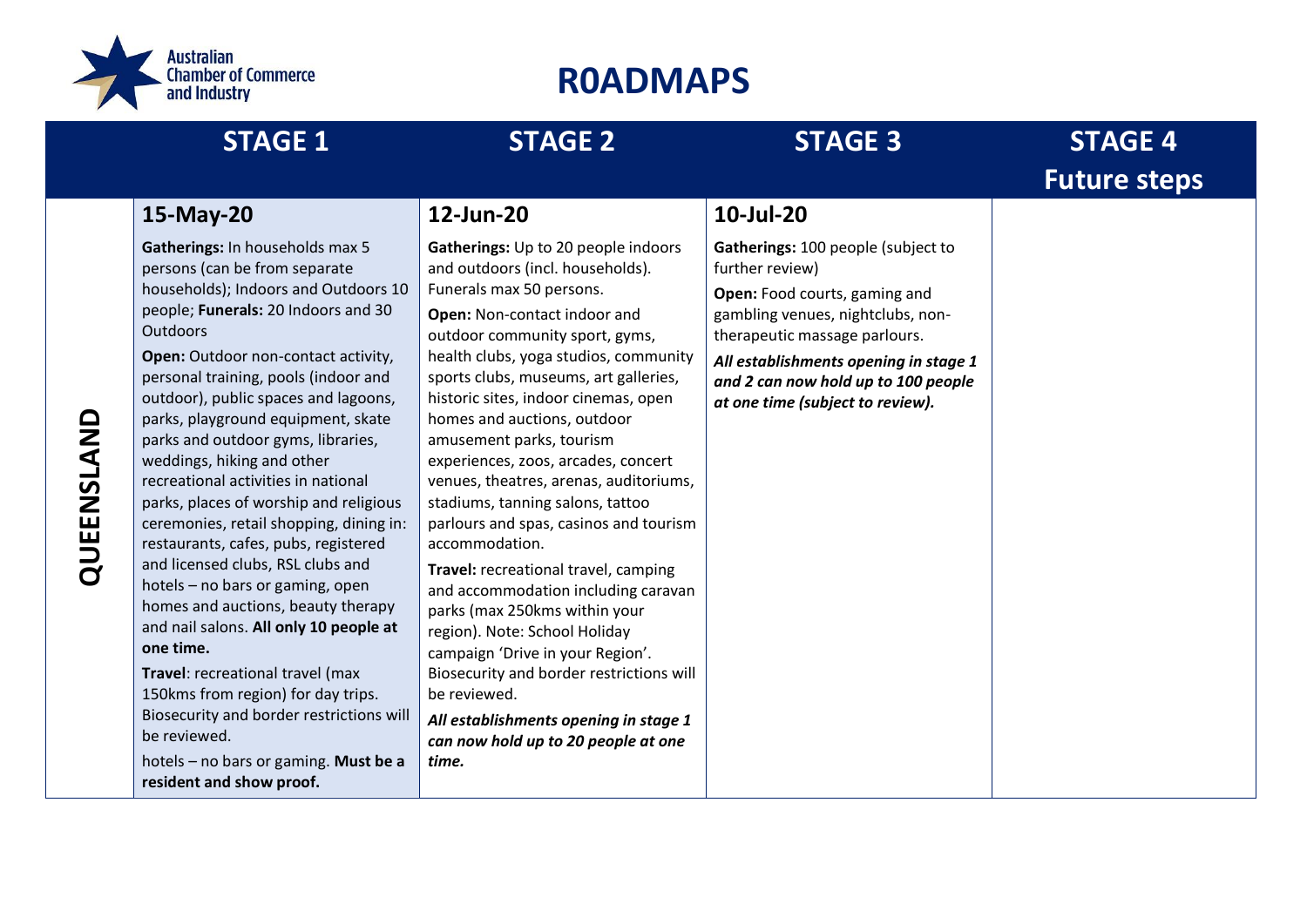

|                                                    | <b>STAGE 1</b>                                                                                                                                                                                                                                                                                                                                                                                                                                                         | <b>STAGE 2</b>                                                                                                                                                                                                                                                                                                                                                    | <b>STAGE 3</b> | <b>STAGE 4</b><br><b>Future steps</b> |
|----------------------------------------------------|------------------------------------------------------------------------------------------------------------------------------------------------------------------------------------------------------------------------------------------------------------------------------------------------------------------------------------------------------------------------------------------------------------------------------------------------------------------------|-------------------------------------------------------------------------------------------------------------------------------------------------------------------------------------------------------------------------------------------------------------------------------------------------------------------------------------------------------------------|----------------|---------------------------------------|
| $_{(cont)}$<br><u>ា</u><br><u>თ</u><br>2<br>ய<br>Ш | 15-May-20<br>Travel: recreational travel incl.<br>overnight accommodation max<br>500kms. Only for 'outback' residents<br>Note: Outback is defined by Local<br>Government Area. 'OUTBACK'<br><b>EXCEPTIONS</b><br>Up to 20 people at one time for dining<br>in: restaurants, cafes, pubs, registered<br>and licensed clubs, RSL clubs and<br>24-May-20<br>If businesses establish COVID Safe<br>plans, the number of patrons allowed<br>in stage 2 (20 people) could be | 12-Jun-20<br>'OUTBACK' EXCEPTIONS<br>Up to 50 people at one time for dining<br>in: restaurants, cafes, pubs, registered<br>and licensed clubs, RSL clubs and<br>hotels - no bars or gaming. Must be a<br>resident and show proof.<br>Travel: recreational travel in the<br>'outback' incl. overnight<br>accommodation unlimited. Only for<br>'outback' residents. | 10-Jul-20      |                                       |
|                                                    | increased.                                                                                                                                                                                                                                                                                                                                                                                                                                                             |                                                                                                                                                                                                                                                                                                                                                                   |                |                                       |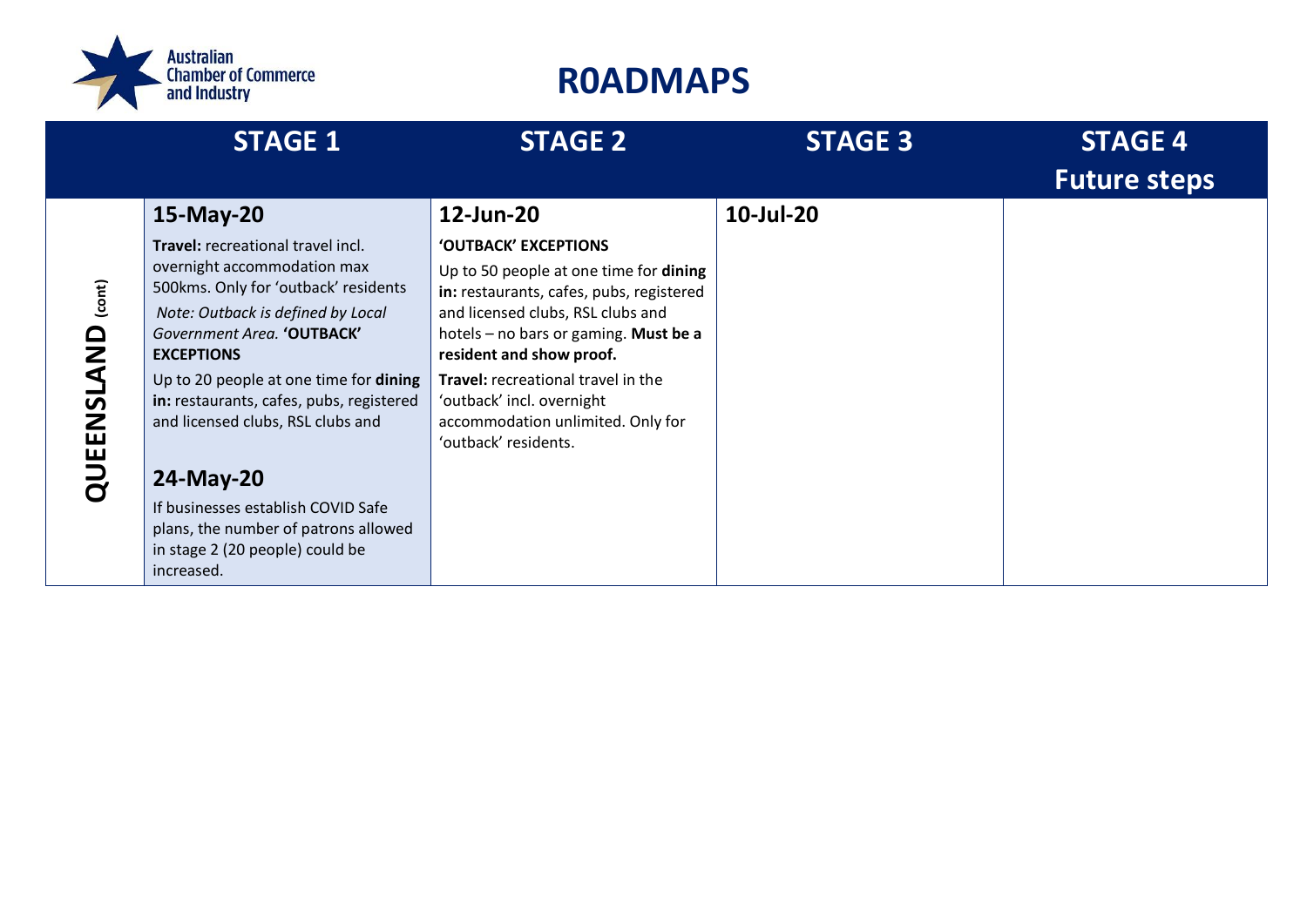

|          | <b>STAGE 1</b>                                                                                                                                                                                                                                                                                                                                                                                                                                                                                                                                                                                                                                                                                                              | <b>STAGE 2</b>                                                                                                                                                                                                                                                                                                                                                                                                                                                                                                                                                                                                          | <b>STAGE 3</b> | <b>STAGE 4</b><br><b>Future steps</b> |
|----------|-----------------------------------------------------------------------------------------------------------------------------------------------------------------------------------------------------------------------------------------------------------------------------------------------------------------------------------------------------------------------------------------------------------------------------------------------------------------------------------------------------------------------------------------------------------------------------------------------------------------------------------------------------------------------------------------------------------------------------|-------------------------------------------------------------------------------------------------------------------------------------------------------------------------------------------------------------------------------------------------------------------------------------------------------------------------------------------------------------------------------------------------------------------------------------------------------------------------------------------------------------------------------------------------------------------------------------------------------------------------|----------------|---------------------------------------|
|          | 11-May-20                                                                                                                                                                                                                                                                                                                                                                                                                                                                                                                                                                                                                                                                                                                   | 25-May-20                                                                                                                                                                                                                                                                                                                                                                                                                                                                                                                                                                                                               |                |                                       |
| VICTORIA | Gatherings: Outdoors 10 people<br>including people from the same<br>household. Indoors/ Households 5<br>people in addition to normal residents<br>of household.<br>Weddings: 10 people in addition to<br>couple and celebrant<br>Funerals: 20 Indoors, but 5 if held in<br>household; 30 Outdoors excluding<br>people who run the service.<br>Places of Worship: small ceremonies<br>of up to 10 people, excl. personnel<br>required to run service<br>Note need to keep record of contact<br>details of each guest for weddings,<br>funerals and religious ceremonies.<br>Work: Work at home unless not<br>possible. Workplaces should develop a<br>COVID-19 plan in accordance with<br>NCCC and Safe Work Aust. guidance. | Open: Public playgrounds, outdoor<br>gyms and skateparks (10 people)<br>Galleries, museums, national<br>institutions, historic sites, outdoor<br>amusement parks, drive in cinemas,<br>zoos and arcades may open for up to<br>20 patrons per space, while ensuring<br>density quotient is applied to the<br>entire venue.<br>Note all venues open in stage 1 can<br>open for up to 20 patrons<br>Travel: Overnight stays in private<br>residences allowed, camping and<br>tourist accommodation open except<br>no use of shared facilities.<br>26-May-20<br>From 26 May schools gradually<br>resume classroom learning. |                |                                       |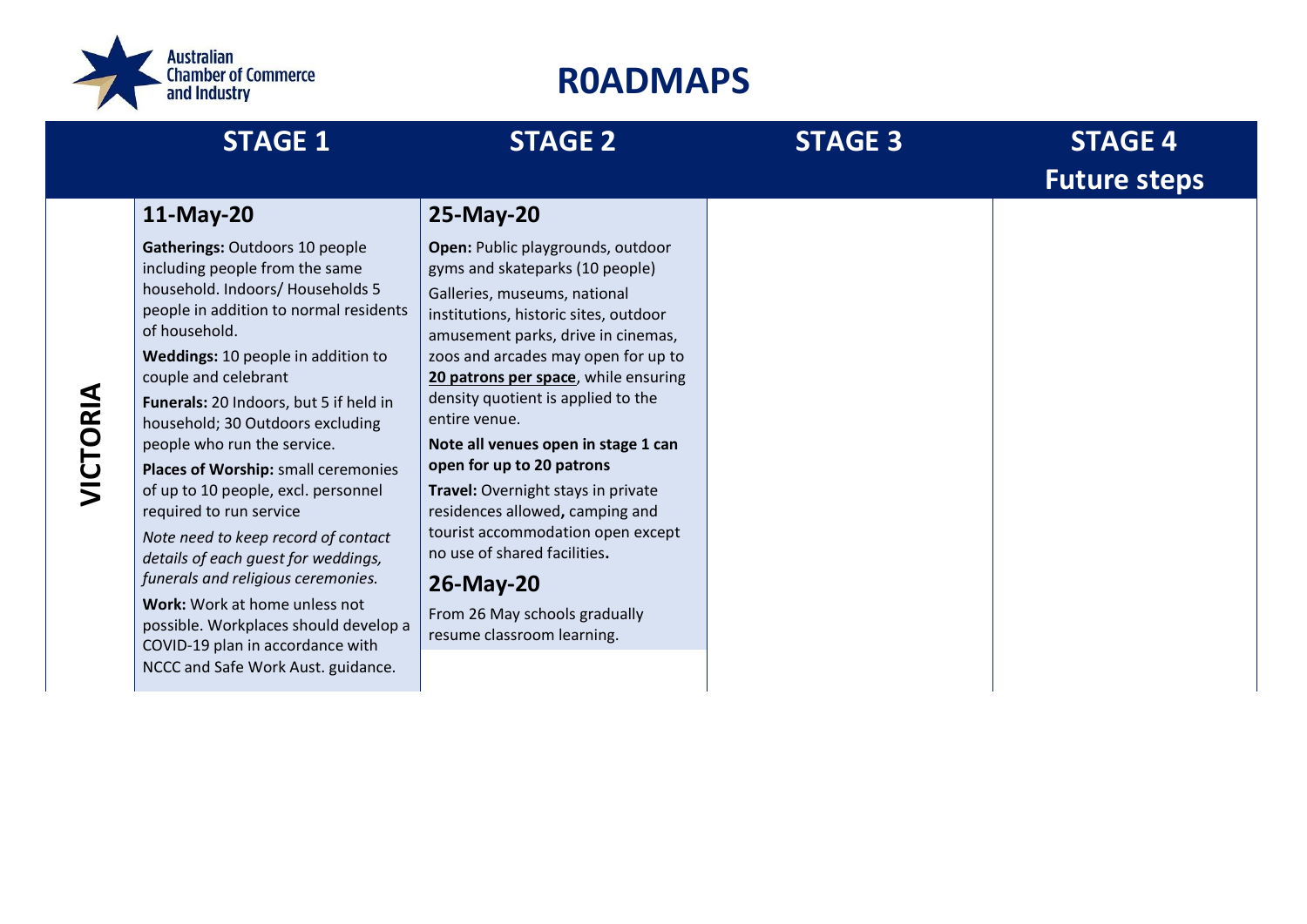

| <b>Open:</b> community facilities can reopen<br>for essential services or support                                                    | 1-June-20                                                                                                                                                                                  |
|--------------------------------------------------------------------------------------------------------------------------------------|--------------------------------------------------------------------------------------------------------------------------------------------------------------------------------------------|
| group, Auction Houses, Open house<br>inspections, real estate auctions,<br>personal training and boot camps (no<br>shared equipment) | <b>Gatherings: Private gatherings 20</b><br>people (including members of the<br>household). Public gatherings both<br>indoors and outdoors 20 people.                                      |
|                                                                                                                                      | Weddings: 20 people in addition to<br>couple and celebrant                                                                                                                                 |
|                                                                                                                                      | Funerals: 50 people (indoors and<br>outdoors) but staff required                                                                                                                           |
|                                                                                                                                      | Places of Worship: small ceremonies<br>of 20 people, excl. personnel required<br>to run the ceremony                                                                                       |
|                                                                                                                                      | Open: Non-contact outdoor sporting<br>activities, beauty therapy,<br>restaurantas and cafes (alcohol must<br>be served with food), tanning, waxing,<br>nail salons, spas, tattoo parlours, |
|                                                                                                                                      | massage parlours, non-food and drink<br>market stalls, full opening of<br>community facilities, indoor and<br>outdoor pools (3 persons per lane).                                          |
|                                                                                                                                      | All open for 20 people, excl. staff.                                                                                                                                                       |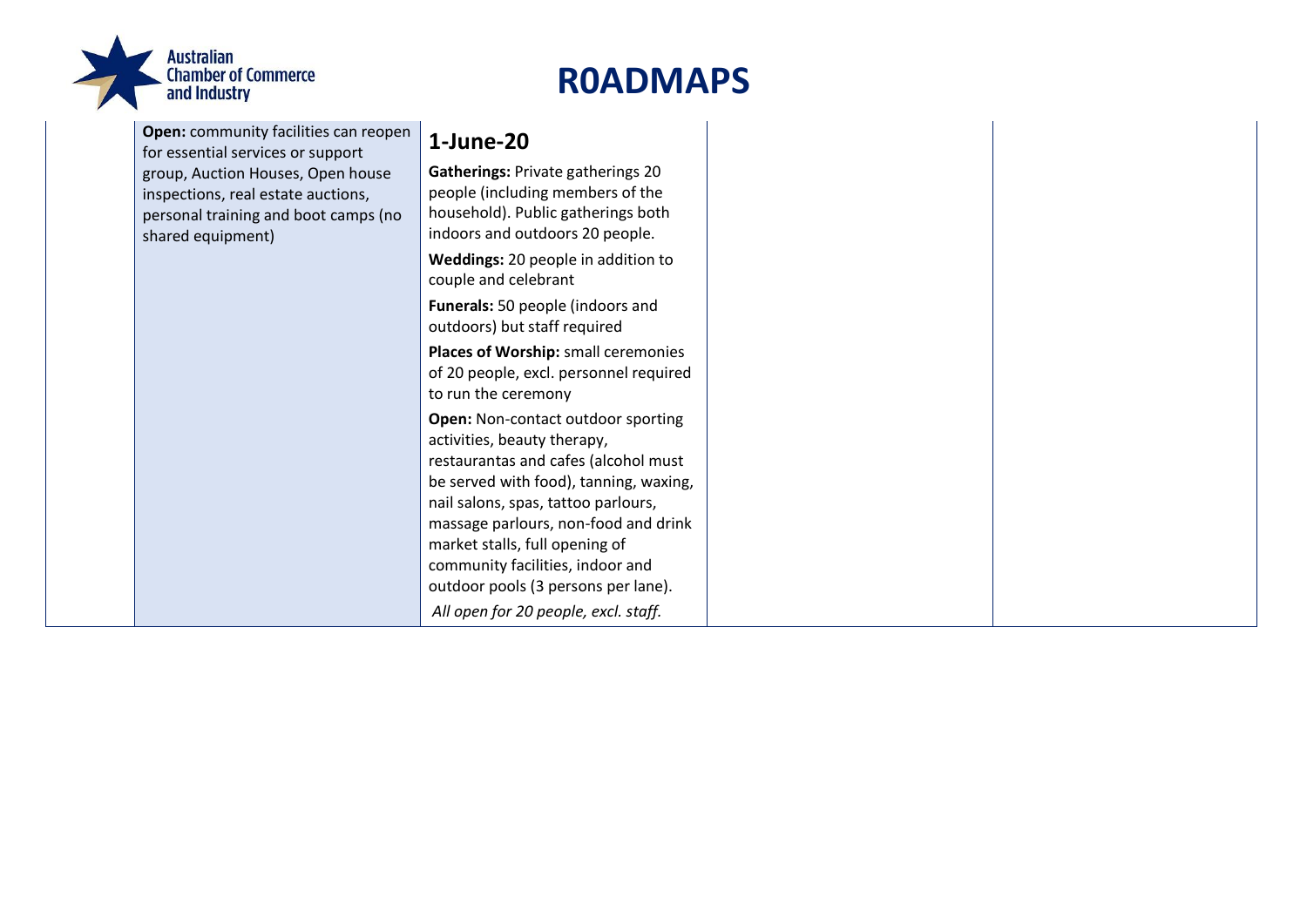

|                            | <b>STAGE 1</b>                                                                                                                                                                                                                                                    | <b>STAGE 2</b>                                                                                                                                                                                                                                                                                                                                                                                                                                                                                                                        | <b>STAGE 3</b> | <b>STAGE 4</b><br><b>Future steps</b> |
|----------------------------|-------------------------------------------------------------------------------------------------------------------------------------------------------------------------------------------------------------------------------------------------------------------|---------------------------------------------------------------------------------------------------------------------------------------------------------------------------------------------------------------------------------------------------------------------------------------------------------------------------------------------------------------------------------------------------------------------------------------------------------------------------------------------------------------------------------------|----------------|---------------------------------------|
| (cont.)<br><b>VICTORIA</b> | 11-May-20<br>Whenever possible, operators must<br>keep contact details of participants.<br>Travel: Allow hiking, fishing, hunting,<br>prospecting, diving, boating and other<br>recreational activities on public land.<br>Only for daytime activity (no camping) | 1-June-20<br>Open: Indoor sports centres such as<br>gyms and physical recreation centres<br>(20 people per indoor space, 10<br>people per group activity),<br>Restaurants and cafes may open for<br>up to 50 patrons.<br>Galleries, museums, national<br>institutions, historic sites, outdoor<br>amusement parks, drive in cinemas,<br>zoos and arcades may open for up to<br>50 patrons per space.<br>Indoor cinemas, concert venues,<br>arenas, stadiums to open for 50<br>seated patrons per space<br>Travel: Ski season to start |                |                                       |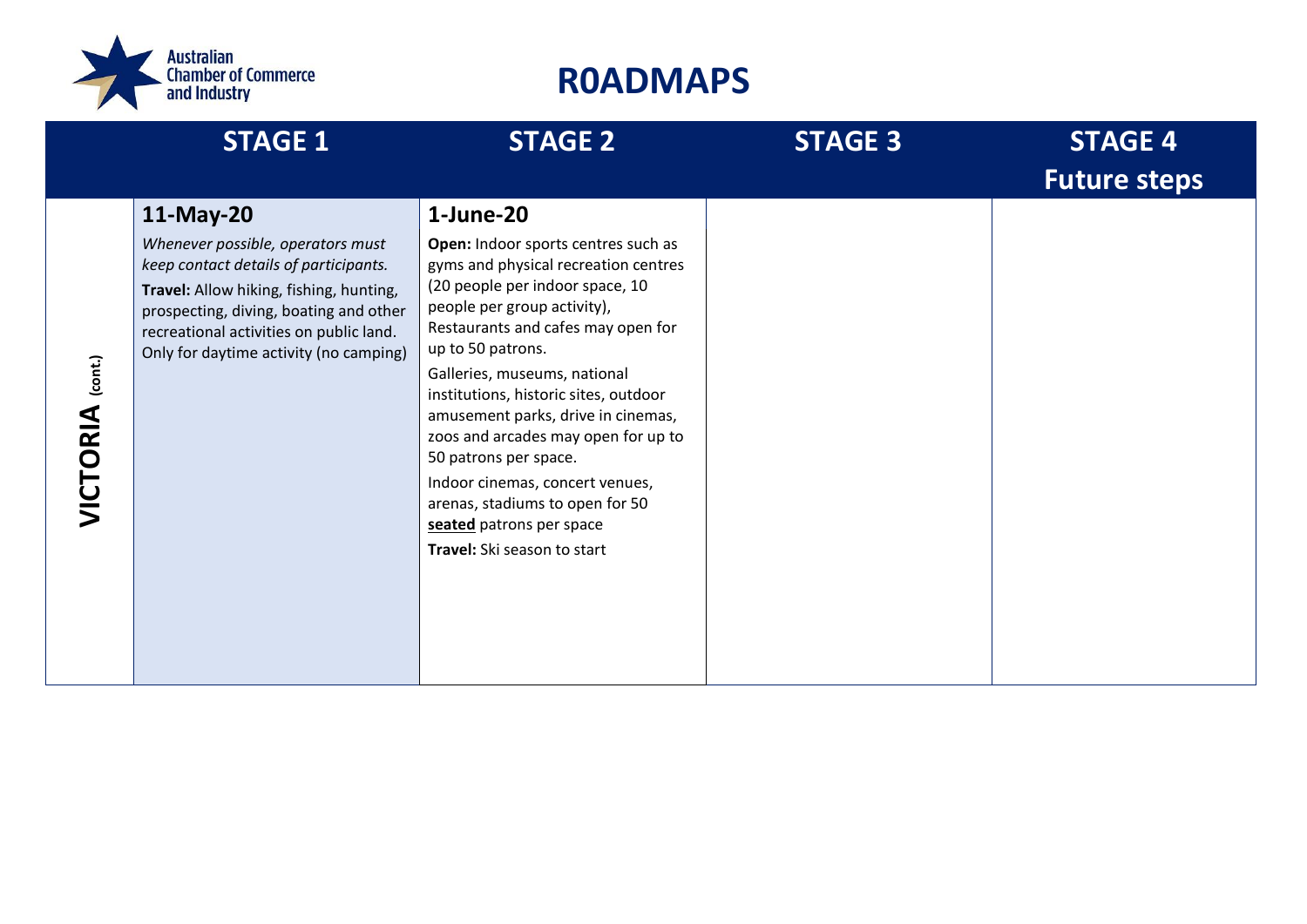

|                           | <b>STAGE 1</b>                                                                                                                                                                                                                                                                                                                                                                                                                                                                                                                                                                                                                                                                                                                                                                                                                                                  | <b>STAGE 2</b>                                                                                                                                                                                                                                                                                                                                                                                                 | <b>STAGE 3</b> | <b>STAGE 4</b><br><b>Future steps</b> |
|---------------------------|-----------------------------------------------------------------------------------------------------------------------------------------------------------------------------------------------------------------------------------------------------------------------------------------------------------------------------------------------------------------------------------------------------------------------------------------------------------------------------------------------------------------------------------------------------------------------------------------------------------------------------------------------------------------------------------------------------------------------------------------------------------------------------------------------------------------------------------------------------------------|----------------------------------------------------------------------------------------------------------------------------------------------------------------------------------------------------------------------------------------------------------------------------------------------------------------------------------------------------------------------------------------------------------------|----------------|---------------------------------------|
| SOUTH WALES<br><b>NEW</b> | 15-May-20<br>Gatherings: of up to 10 people<br>up to 5 visitors may visit another<br>household at any one time<br>Open: food and drink premises can<br>open, but only to seat a maximum of<br>10 customers at any one time $-$ this<br>includes cafes and restaurants, a<br>restaurant within a registered club or<br>pub, or a cellar door that serves food<br>Weddings can have up to 10 guests<br>plus the people conducting or<br>assisting in the conduct of the service,<br>a photographer, a videographer, and<br>the couple<br>Indoor funerals and memorial services<br>can have up to 20 mourners and<br>outdoor funerals up to 30 mourners<br>Religious gatherings and places of<br>worship can have up to 10<br>worshippers<br>Outdoor playground and exercise<br>equipment can be used with caution<br>Outdoor pools can open with<br>restrictions. | $1$ -Jun-20<br>Gatherings: Outdoors 10 persons.<br>Indoors/Household 5 visitors<br>Open: Restaurants and pubs can open<br>for up to 50 patrons at one time<br>(bookings no larger than 10 persons)<br>Museums, galleries and libraries (no<br>group tours)<br>beauty and nail salon operators can<br>begin treatments under strict COVID-<br>safe guidelines.<br>Travel: Regional travel within NSW<br>allowed |                |                                       |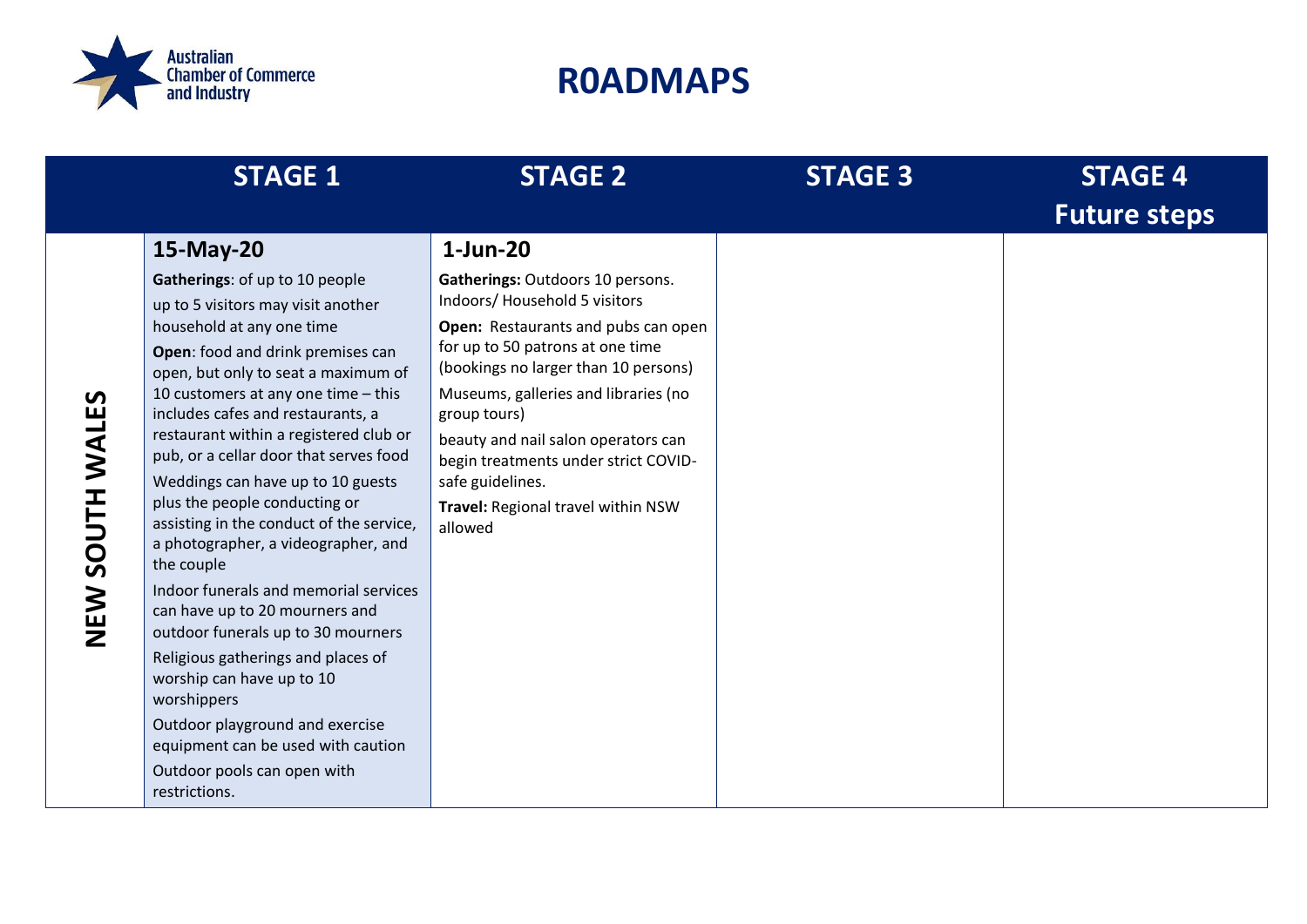

|                                                              | <b>STAGE 1</b>                                                                                                                                                                                                                                                                                                                                                                                                                                                                                                                                                                       | <b>STAGE 2</b> | <b>STAGE 3</b> | <b>STAGE 4</b><br><b>Future steps</b> |
|--------------------------------------------------------------|--------------------------------------------------------------------------------------------------------------------------------------------------------------------------------------------------------------------------------------------------------------------------------------------------------------------------------------------------------------------------------------------------------------------------------------------------------------------------------------------------------------------------------------------------------------------------------------|----------------|----------------|---------------------------------------|
|                                                              | 19-May-20                                                                                                                                                                                                                                                                                                                                                                                                                                                                                                                                                                            |                |                |                                       |
| (Cont.)<br><b>IALES</b><br>⊃<br>$\overline{S}$<br><b>NEW</b> | On 19 May the following exemptions<br>were granted:<br>an exemption for operators of<br>$\bullet$<br>(non-commercial) recreational<br>vessels, where all persons on the<br>vessel are members of the same<br>household and/or any non-family<br>members maintain a physical<br>distance of 1.5 metres<br>an exemption for lawn bowling up<br>$\bullet$<br>to a maximum of 10 persons<br>where physical distancing of 1.5<br>metres is maintained<br>an exemption for swimming pools<br>with a length of 25 metres or greater<br>for squad training in line with set<br>requirements. |                |                |                                       |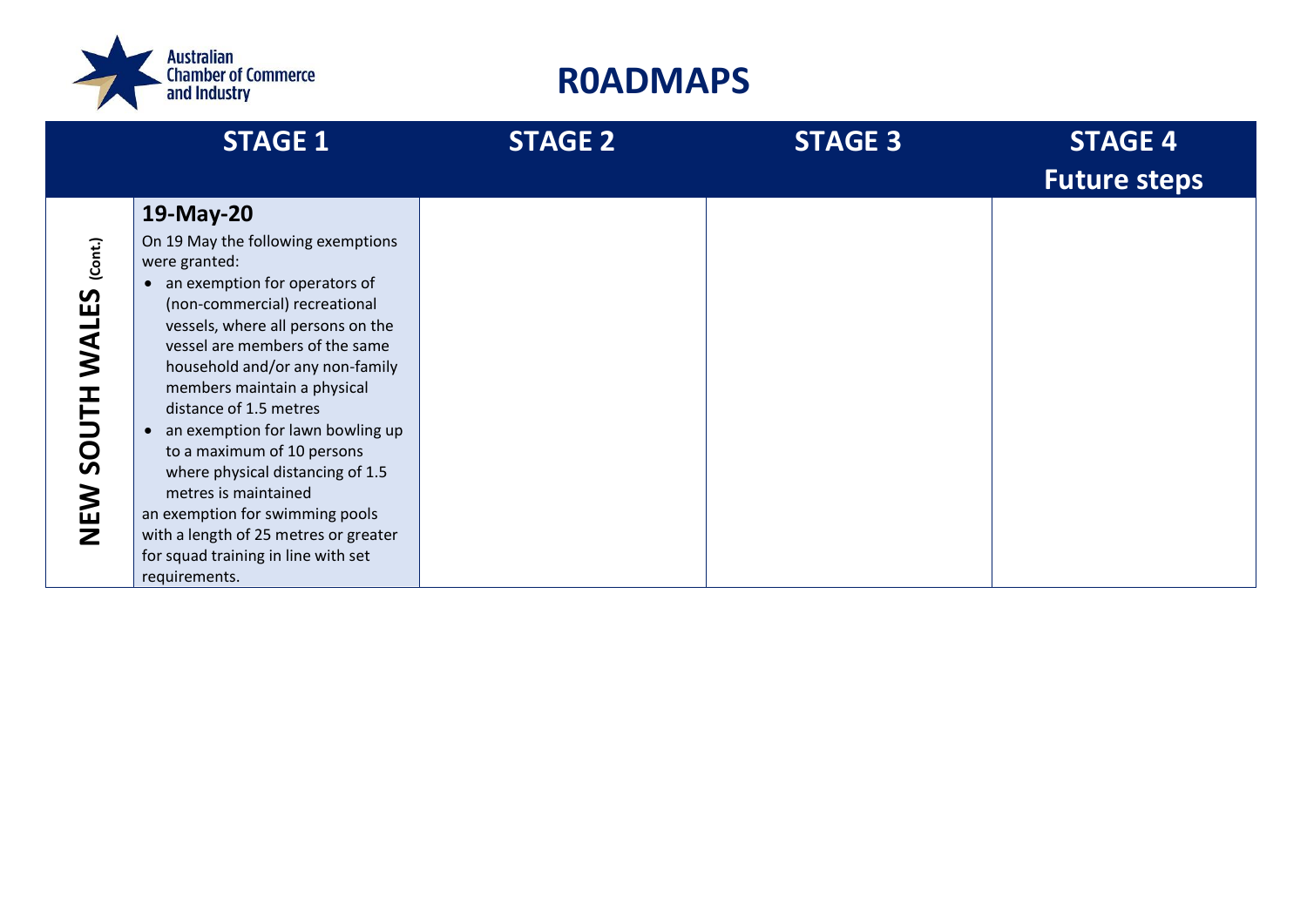

|                                                                            | <b>STAGE 1</b>                                                                                                                                                                                                                                                                                                                                                                                                                                                                                           | <b>STAGE 2</b> | <b>STAGE 3</b> | <b>STAGE 4</b><br><b>Future steps</b> |
|----------------------------------------------------------------------------|----------------------------------------------------------------------------------------------------------------------------------------------------------------------------------------------------------------------------------------------------------------------------------------------------------------------------------------------------------------------------------------------------------------------------------------------------------------------------------------------------------|----------------|----------------|---------------------------------------|
| (Cont.)<br><u>53</u><br>$\blacktriangleleft$<br>$\overline{S}$<br>NEN<br>N | 21-May-20<br>On 21 May the following exemptions<br>were granted:<br>an exemption for auction houses<br>for purposes related to a sale as<br>outlined in the exemption, and<br>where a COVID-19 safety plan is in<br>place<br>an exemption for drive-in cinemas<br>$\bullet$<br>subject to conditions<br>an exemption for betting agencies<br>$\bullet$<br>where a COVID-19 safety plan<br>addressing the matters in a COVID-<br>19 safety checklist approved by the<br>Chief Health Officer is in force. |                |                |                                       |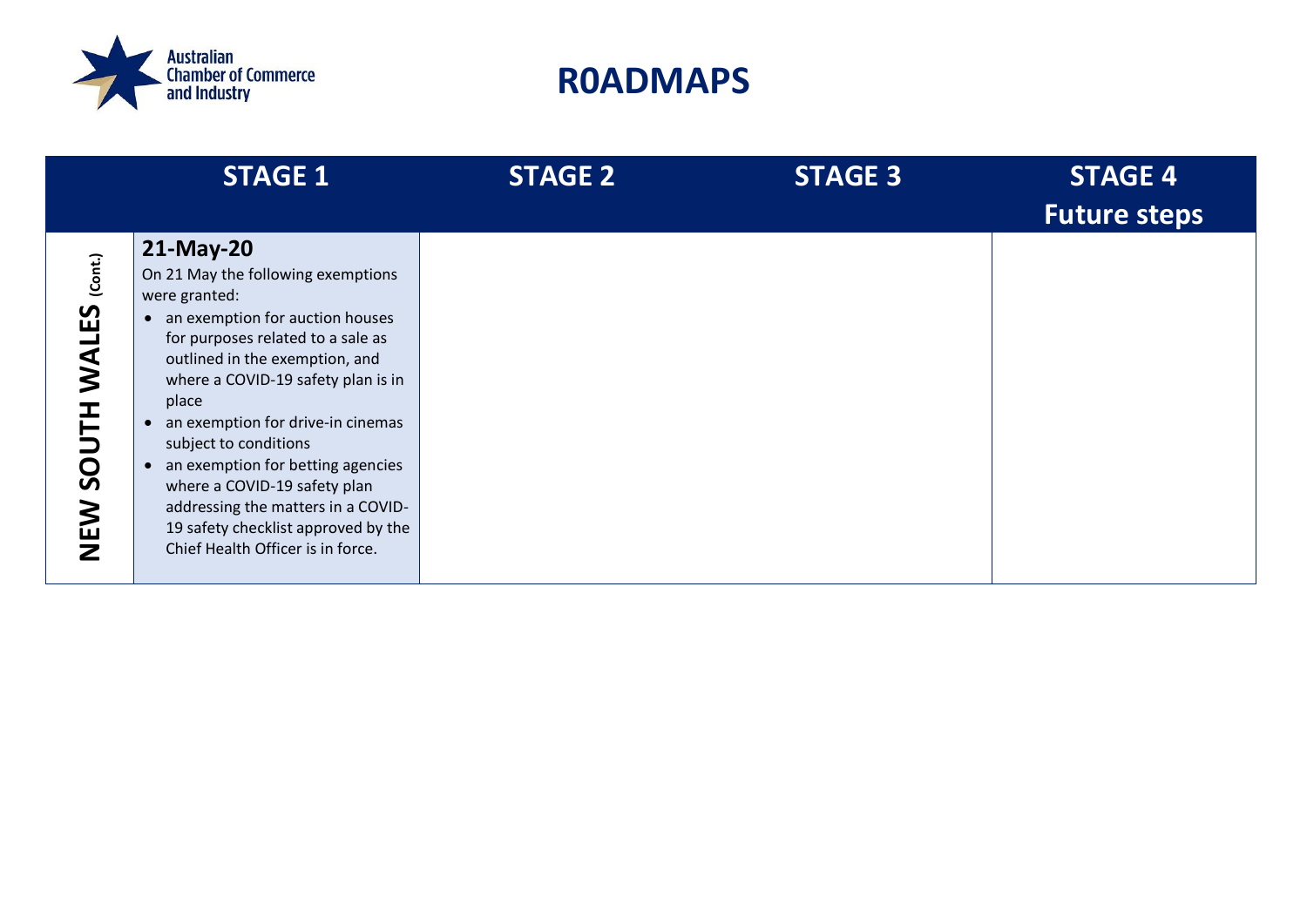

| <b>STAGE 1</b>                                                                                                                                                                                                                                                                                                                                                                                                                                                                                                                                                                                                                                                                                                                                                                                      | <b>STAGE 2</b>                                                                                                                                                                                                                                                                                                                                                                                                                                                                                                                                                                                                                                                                                                                                                                                                                                                                                                                                                         | <b>STAGE 3</b> | <b>STAGE 4</b><br><b>Future steps</b> |
|-----------------------------------------------------------------------------------------------------------------------------------------------------------------------------------------------------------------------------------------------------------------------------------------------------------------------------------------------------------------------------------------------------------------------------------------------------------------------------------------------------------------------------------------------------------------------------------------------------------------------------------------------------------------------------------------------------------------------------------------------------------------------------------------------------|------------------------------------------------------------------------------------------------------------------------------------------------------------------------------------------------------------------------------------------------------------------------------------------------------------------------------------------------------------------------------------------------------------------------------------------------------------------------------------------------------------------------------------------------------------------------------------------------------------------------------------------------------------------------------------------------------------------------------------------------------------------------------------------------------------------------------------------------------------------------------------------------------------------------------------------------------------------------|----------------|---------------------------------------|
| 08-May-20                                                                                                                                                                                                                                                                                                                                                                                                                                                                                                                                                                                                                                                                                                                                                                                           | 15-May-20                                                                                                                                                                                                                                                                                                                                                                                                                                                                                                                                                                                                                                                                                                                                                                                                                                                                                                                                                              |                |                                       |
| Gatherings: 10 people Indoors and<br><b>Outdoors</b><br>Open: Restaurants and cafes can open<br>for up to 10 people'<br>Weddings can now have up to 10<br>people attend, excluding those<br>conducting the ceremony.<br>Indoor funerals can have up to 20<br>people attend, excluding those<br>conducting the service, OR outdoor<br>funerals can have up to 30 people<br>attend, excluding those conducting<br>the service.<br>Religious ceremonies and places of<br>worship can have up to 10 people<br>attend, excluding those conducting<br>the service.<br>Outdoor boot camps and personal<br>fitness training (non-contact) can be<br>held with a maximum of 10 people<br>and no sharing of equipment.<br>Real estate open houses and auctions<br>can proceed with a maximum of 10<br>people. | Open: lifting restrictions on cafes and<br>restaurants (including pubs and clubs<br>offering seated in-house dining) -<br>allowing these venues to seat up to 10<br>patrons at one time if they can follow<br>physical distancing,<br>Auction-houses can proceed with a<br>maximum of 10 people.<br>Hairdressers and barbers are obliged<br>to seek and record customer details.<br>Public places across the city, including<br>playgrounds and outdoor fitness<br>areas, dog parks, skate parks and BBQ<br>areas.<br>Re-opening of community centres,<br>community facilities or youth centres,<br>with a maximum of 10 people (but not<br>for indoor sport).<br>Re-opening of parks and nature<br>reserves (Namadgi National Park<br>remains closed),<br>Re-opening of commercial pools, with<br>a maximum of up to 10 people per<br>pool and one swimmer per lane,<br>Non-contact, outdoor community and<br>social sport to restart with a maximum<br>of 10 people. |                |                                       |